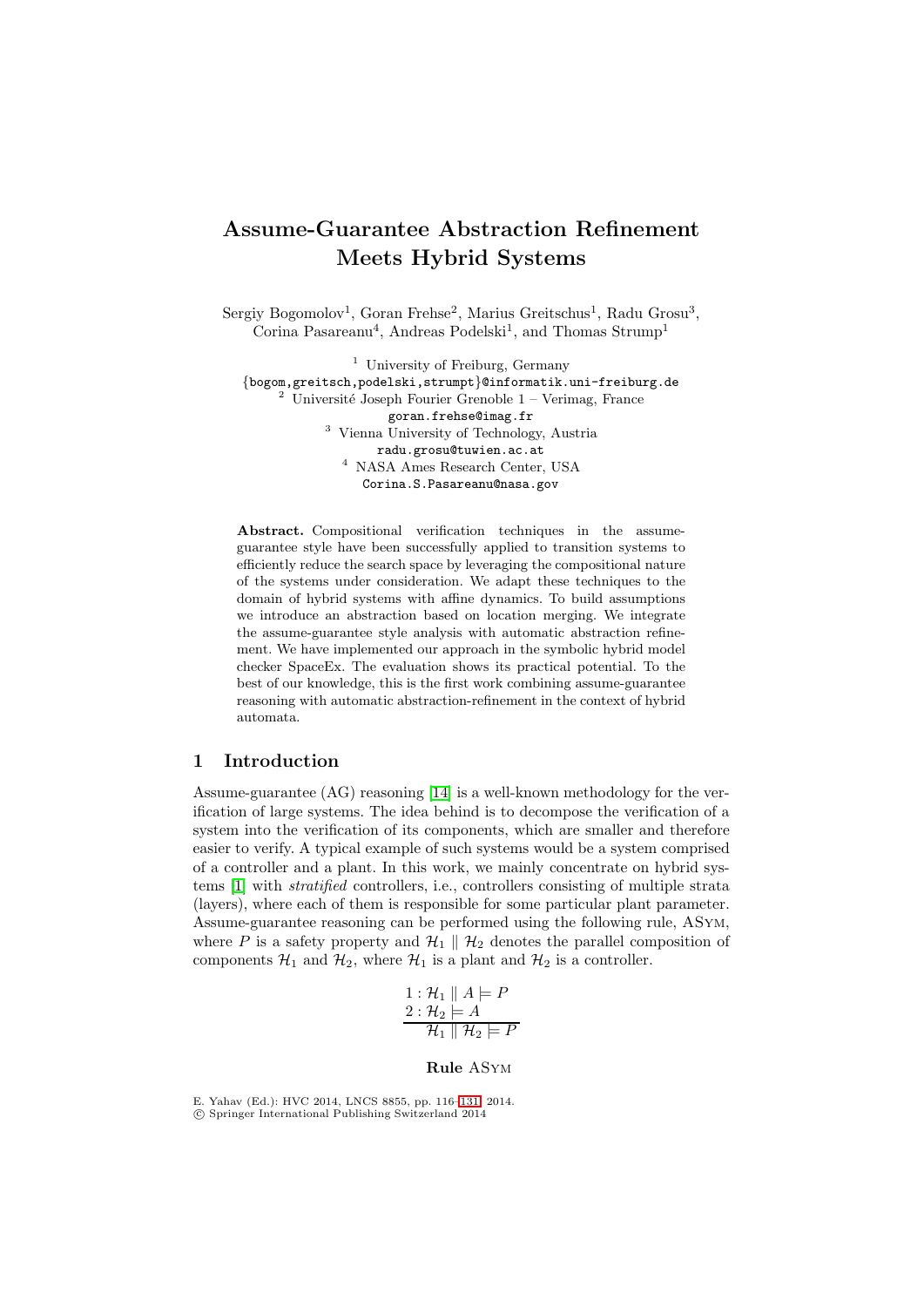<span id="page-1-2"></span><span id="page-1-1"></span><span id="page-1-0"></span>

<span id="page-1-3"></span>**Fig. 1.** A motivating example

In this rule, A denotes an *assumption* about the controller of  $\mathcal{H}_1$ . Premise 1 ensures that when  $\mathcal{H}_1$  is a part of a system that satisfies  $A$ , the system also guarantees P. Premise 2 ensures that any system that contains  $\mathcal{H}_2$  satisfies A. Together the two premises imply the conclusion of the rule. The rule ASym is applicable if the assumption A is more abstract than  $\mathcal{H}_2$ , but still reflects  $\mathcal{H}_2$ 's behavior. Additionally, an appropriate assumption for the rule needs to be strong enough for  $\mathcal{H}_1$  to satisfy P in premise 1.

The most challenging part of applying assume-guarantee reasoning is to come up with appropriate assumptions to use in the application of the assumeguarantee rules. Several learning and abstraction-refinement techniques [\[5](#page-15-3)[,13\]](#page-15-4) have been proposed for automating the generation of assumptions for the verification of transition systems.

In this paper, we focus on the automated generation of assumptions in the context of hybrid systems. Similar to the work by Bobaru et al. [\[5\]](#page-15-3) we use abstraction-refinement techniques to iteratively build the assumptions for the rule ASYM. In our case,  $\mathcal{H}_2$ , i.e., the controller of  $\mathcal{H}_1$ , is abstracted. The use of overapproximations guarantees that the assumption describes the component correctly and hence premise 2 holds by construction. However, it is possible that premise 1 does not hold, in which case a counterexample is provided. The counterexample is analyzed to see if it is spurious, in which case the abstraction of  $\mathcal{H}_2$ is refined to eliminate it. If the counterexample is real, then  $\mathcal{H}_1 \parallel \mathcal{H}_2$  violates P.<br>We present a framework which can efficiently handle the class of affine hybri

We present a framework which can efficiently handle the class of affine hybrid systems. Due to the mixed discrete-continuous nature of hybrid systems, we need to pay special attention on the abstraction of continuous dynamics. We illustrate the idea of our compositional analysis on a toy example. Fig. [1](#page-1-0) shows a simple hybrid automaton consisting of the plant  $\mathcal{H}_1$  in Fig. [1a](#page-1-1) and controller  $\mathcal{H}_2$  in Fig. [1b.](#page-1-2) We observe that the derivative of variable x in plant  $\mathcal{H}_1$  depends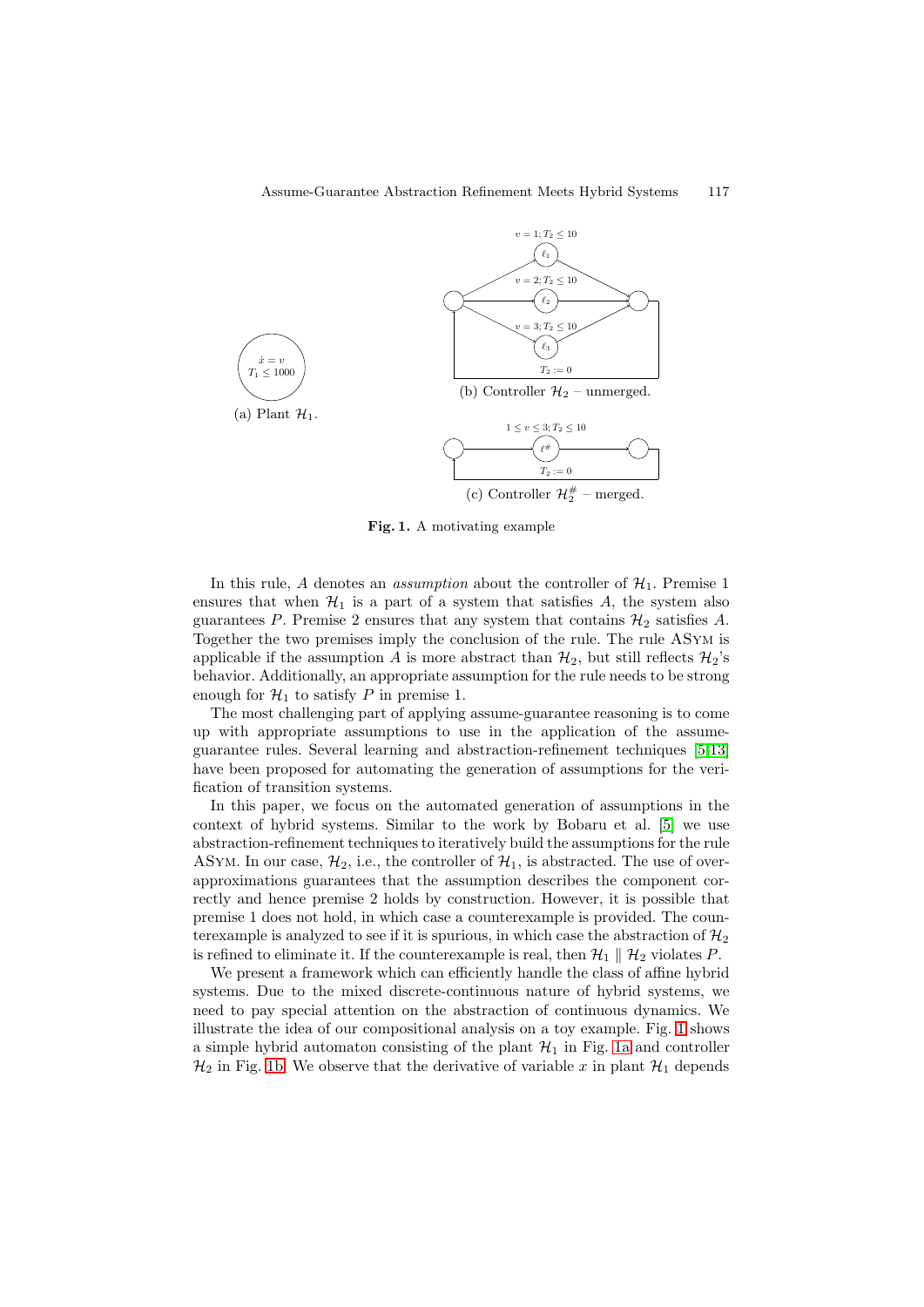on the value of v governed by the controller  $\mathcal{H}_2$ . Furthermore, we see that the controller operates in iterations of length 10. The possible controller options are grouped in a stratum. While analyzing this system, a hybrid model checker will consider all the three options on every controller iteration which results in  $3^n$ branches for  $n$  iterations. By noting that for some properties only the minimal and maximal values of  $v$  are of relevance, we come up with an abstracted version of the automaton  $\mathcal{H}_2$  in Fig. [1c.](#page-1-3) We replace the three alternative options by only one *coarser* option. To ensure that the resulting automaton is indeed an overapproximation of the original system, we use  $1 \le v \le 3$  as an invariant of the merged location  $\ell^{\#}$ , i.e., we replace the exact values of v with its bounds. This<br>abstraction will be especially useful to prove e.g. that within the first 1000 abstraction will be especially useful to prove, e.g., that within the first 1000 seconds of system operation the state  $x = 4000$  will still not be reached. In the abstraction we will reduce an exponential number of branchings to a linear one. Note that this kind of location-merging abstractions is especially useful for the class of stratified controllers. The reason is that the controller structure can be exploited to efficiently generate an initial abstraction by merging locations belonging to the same stratum. Intuitively, this step allows us to adjust the precision level at which the system parameters are taken into account. If the resulting abstraction is too coarse, a finer-grained abstraction is generated in the refinement step.

The lesson we learn from this example is that merging of locations is a promising approach to generate abstractions in scope of the assume-guarantee reasoning paradigm. To ensure the conservativeness of the resulting abstraction, we compute the invariants as a convex hull of the original locations. Note that the computation of minimal and maximal values of  $v$  shown above represents a simple case of a general convex hull computation. Given the continuous, affine dynamics of the form  $\dot{x}(t) = Ax(t) + u(t)$ , the merged locations are computed by first eliminating the (unprimed) state variables and consequently computing the convex hull of the resulting polytopes over the derivatives. As outlined above, sometimes we might end up with *spurious* counterexamples. To overcome this issue we proceed to the phase of spuriousness checking. If the found path is indeed spurious, we refine the system by splitting one or multiple locations and continue with the analysis of this new system. Note that the assume-guarantee reasoning methodology is a variant of the CEGAR approach [\[6\]](#page-15-5). The essential difference of AGAR compared to CEGAR is the compositional handling of the system. We develop our approach along these lines by ensuring that the proposed algorithms work in the compositional fashion, e.g., we only abstract a part of the system and the refinement algorithm considers a projection of the found counterexample on the abstracted component. Our implementation in SpaceEx [\[9\]](#page-15-6) shows the practical potential.

The remainder of the paper is organized as follows. We introduce the necessary preliminary notions in Sec. [2.](#page-3-0) In Sec. [3,](#page-4-0) we introduce our compositional framework. This is followed by a discussion about related work in Sec. [4.](#page-11-0) Afterwards, we present our experimental evaluation in Sec. [5.](#page-11-1) Finally, we conclude the paper in Sec. [6.](#page-14-0)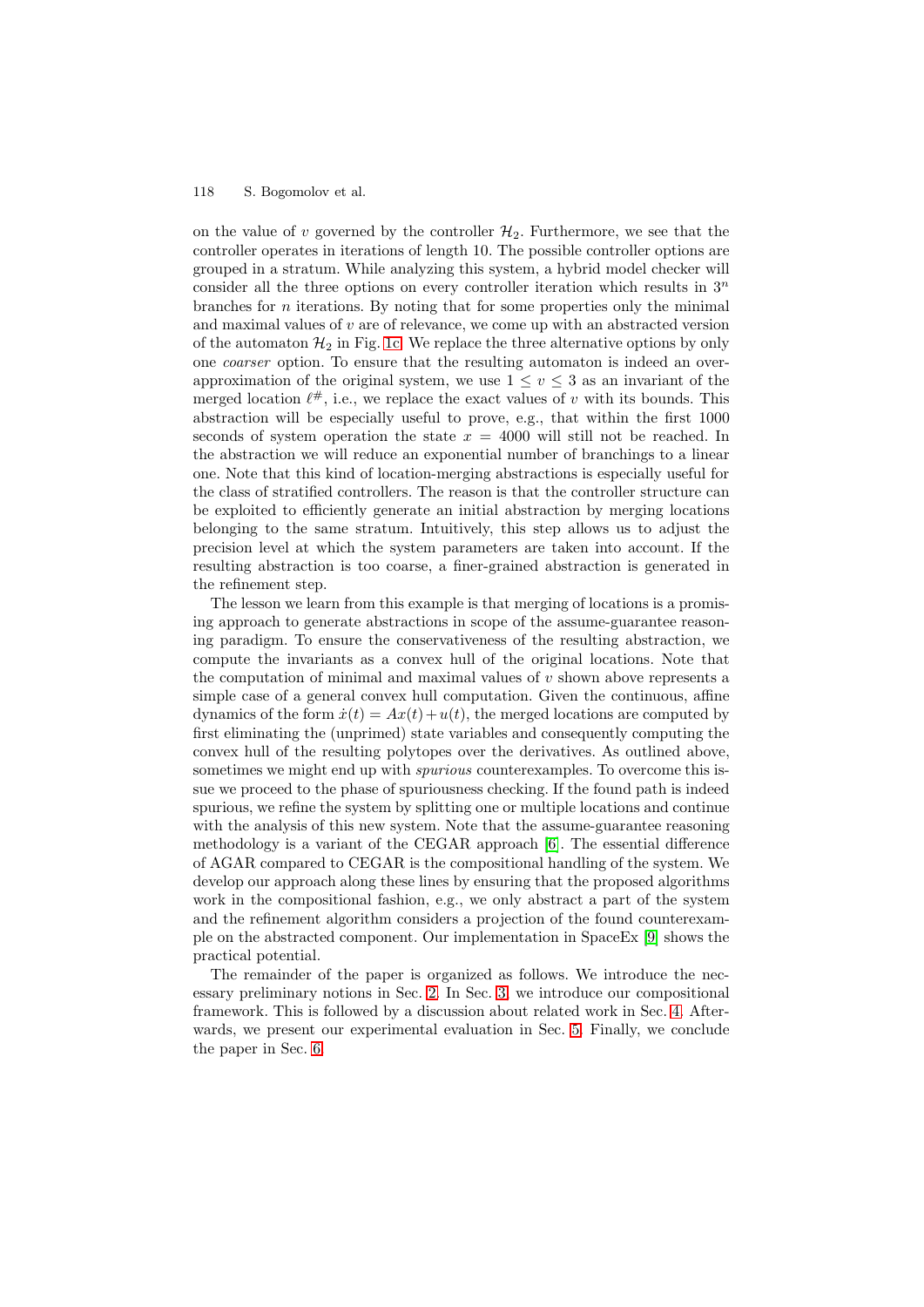## <span id="page-3-0"></span>**2 Preliminaries**

<span id="page-3-1"></span>Hybrid automata [\[11\]](#page-15-7) provide an expressive formalism suitable for modeling complex real-world systems.

**Definition 1 (Affine Hybrid Automaton).** *An* affine hybrid automaton *is a*  $tuple \mathcal{H} = (Loc, Var,Init, Flow, Trans, I), where Loc is a finite set of locations,$  $Var = \{x_1, \ldots, x_n\}$  *is a set of real-valued variables,*  $Init(\ell) \subseteq \mathbb{R}^n$  *is the convex*<br>set of initial values for  $x_1$ ,  $x$  for all locations  $\ell \in Loc$  for each  $\ell \in Loc$ set of initial values for  $x_1, \ldots, x_n$  for all locations  $\ell \in Loc$ . For each  $\ell \in Loc$ ,<br>Flow $(\ell)$  is a relation over the variables in Var and their derivatives  $Flow(\ell)$  *is a relation over the variables in Var and their derivatives* 

$$
\dot{x}(t) = Ax(t) + u(t), u(t) \in \mathcal{U},
$$

*where*  $x(t) \in \mathbb{R}^n$ , A *is a real-valued*  $n \times n$  *matrix and*  $\mathcal{U} \subseteq \mathbb{R}^n$  *is a closed and bounded convex set. Trans is a set of discrete transitions*  $(\ell, g, \xi, \ell')$ , where  $\ell$ <br>and  $\ell'$  are the source and the target locations, a is the quard (given as a linear and  $\ell'$  are the source and the target locations, g is the guard (given as a linear<br>constraint) and  $\xi$  is the undate (given by an affine manning)  $I(\ell) \subset \mathbb{R}^n$  is the *constraint), and*  $\xi$  *is the update (given by an affine mapping).*  $I(\ell) \subseteq \mathbb{R}^n$  *is the*<br>*conver invariant for all locations*  $\ell \in \text{Loc}$ *convex invariant for all locations*  $\ell \in Loc$ .

The semantics of hybrid automata is defined as follows. A *state* of H is a tuple  $(\ell, \mathbf{x})$  consisting of a location  $\ell \in Loc$  and a point  $\mathbf{x} \in \mathbb{R}^n$ . More formally, **x** is a valuation of the continuous variables in *Var*, Let  $T = [0, \Delta]$  be a time interval valuation of the continuous variables in *Var*. Let  $T = [0, \Delta]$  be a time interval for some  $\Delta \geq 0$ . A *trajectory* of H from state  $s = (\ell, \mathbf{x})$  to state  $s' = (\ell', \mathbf{x}')$  is<br>defined by a tuple  $o = (L, \mathbf{X})$  where  $L: T \to Loc$  and  $\mathbf{X}: T \to \mathbb{R}^n$  are functions defined by a tuple  $\rho = (L, \mathbf{X})$ , where  $L: T \to Loc$  and  $\mathbf{X}: T \to \mathbb{R}^n$  are functions that define for each time point in  $T$  the location and values of the continuous variables, respectively. The trajectory  $\rho$  starts in  $(\ell, \mathbf{x})$ , ends in  $(\ell', \mathbf{x}')$ , and obeys<br>the following constraints: the following constraints:

- $\sim$  The sequence of time points in  $\rho$ , where the location is changed (according to  $L$ ) increases strictly monotonically, starts with time point 0, and ends with time point  $\Delta$ .
- **–** There are no location changes which are not defined by L (i. e., locations are not changed during the continuous evolution).
- $-$  For all  $t ∈ T$ , the continuous variable evolution is consistent with the differential equation and invariant of  $L(t)$ .

We define  $traj(\mathcal{H})$  as a set of all trajectories  $\rho$  for  $\Delta \geq 0$ . The *length* of the trajectory  $|\rho|$  is equal to the number of different locations on it. The initial set of states  $S_{init}(\mathcal{H})$  of  $\mathcal{H}$  is defined as  $\bigcup_{\ell}(\ell,Init(\ell))$ . We say that s' is *reachable*<br>from s if a trajectory from s to s' evists. The reachable state space  $\mathcal{P}(\mathcal{H})$  of  $\mathcal{H}$ from s if a trajectory from s to s' exists. The reachable state space  $\mathcal{R}(\mathcal{H})$  of H is defined as the set of states such that a state s is reachable from  $S_{init}(\mathcal{H})$ . In this paper, we also refer to *symbolic states*. A symbolic state  $s = (\ell, R)$  is defined<br>as a tuple, where  $\ell \in \text{Loc}$  and R is a convex set consisting of points  $\mathbf{x} \in \mathbb{R}^n$ as a tuple, where  $\ell \in Loc$ , and R is a convex set consisting of points  $\mathbf{x} \in \mathbb{R}^n$ .<br>The continuous part R of a symbolic state is also called *region*. The symbolic The continuous part R of a symbolic state is also called *region*. The symbolic state space of  $H$  is called the *region space*. The *convex hull* of two regions  $R_1$ and  $R_2$  is denoted by  $\mathcal{CH}(R_1 \cup R_2)$ . The *path* in the region space is a sequence of symbolic states  $\pi = s_0, \ldots, s_{n-1}$ . The *length* of the path  $|\pi| = n$  is equal to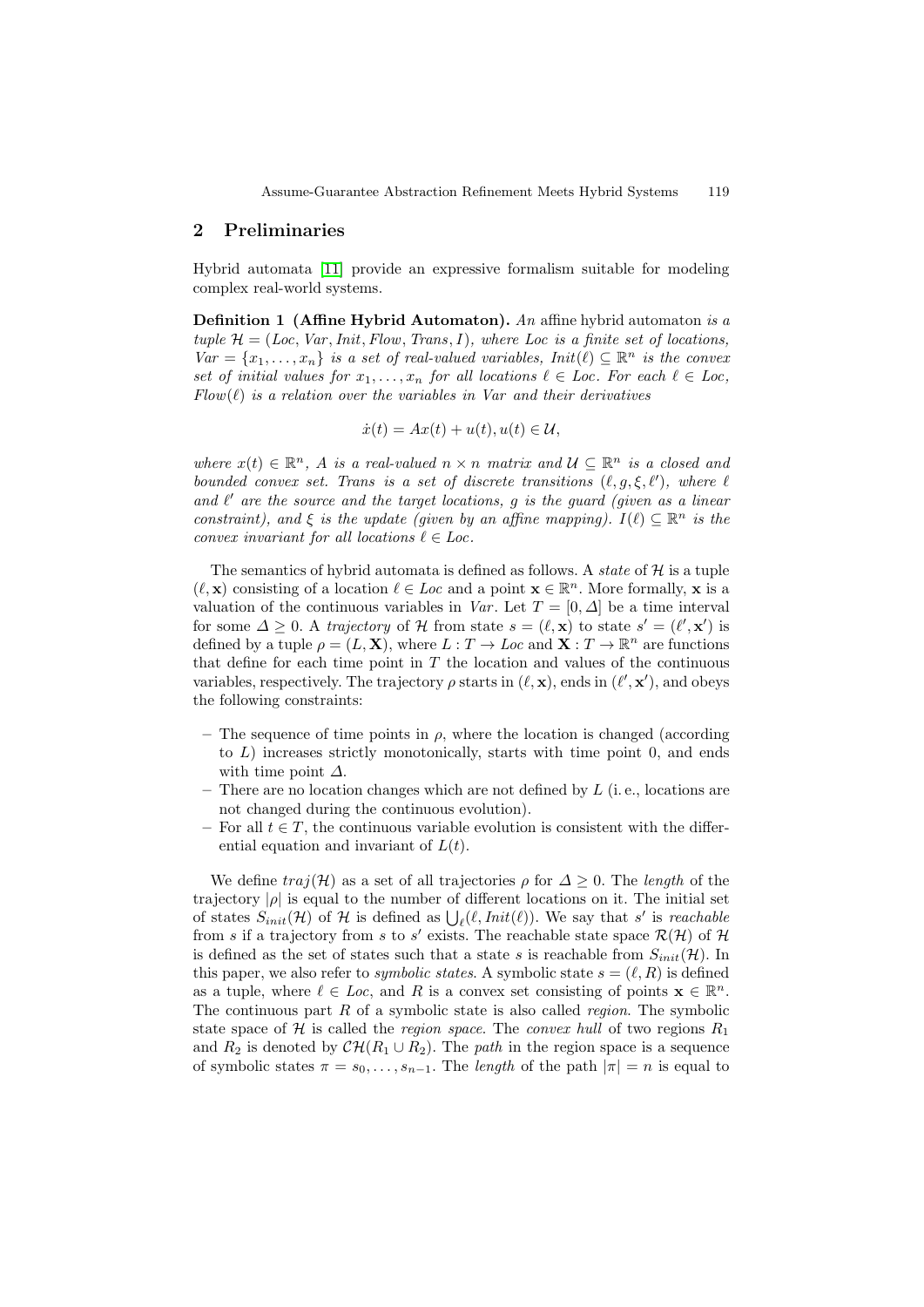the number of symbolic states on it. We assume without loss of generality that there is a single bad location  $\ell_{bad}$  with unrestricted invariant and flow. Our goal<br>is to find a trajectory from  $S_{\ell}$  and  $(H)$  to the bad location. A trajectory that starts is to find a trajectory from  $S_{init}(\mathcal{H})$  to the bad location. A trajectory that starts in a state s and leads to a bad location is called an *error trajectory*  $\rho_e(s)$ .

*Composition of hybrid automata.* A *product automaton*  $\mathcal{N} = \mathcal{H}_1 || \dots || \mathcal{H}_m$  denotes a set of interacting hybrid automata. The semantics of  $\mathcal N$  is defined based on the semantics of a single hybrid automaton, with the following extensions. Every automaton in  $N$  is associated with a finite set of *synchronization labels*, including a special label  $\tau$  in all label sets. The discrete component of a *state* s of <sup>N</sup> is defined as a *vector* of locations that denotes the current locations of every component in N. Similarly, in addition to single automata, a *trajectory* of N maps time points to vectors of locations of each automaton. For a time point t, changes in the location vectors in a trajectory can either be caused by a single transition labeled with  $\tau$  of one automaton in N ("interleaving transition"), or there are several automata in  $\mathcal N$  that simultaneously fire transitions with equal synchronization labels other than  $\tau$  ("synchronized transition"). We refer to the work by Donzé et al. [\[7\]](#page-15-8) for more details.

# <span id="page-4-0"></span>**3 Compositional Framework for Hybrid Systems**

In this section, we introduce the main ingredients of our compositional framework: the abstraction of a hybrid system, an algorithm for spuriousness check, and a refinement algorithm.

#### <span id="page-4-1"></span>**3.1 Abstraction Algorithm**

We construct our abstraction by partially merging system locations. To formally define the abstraction, we introduce a location abstraction function  $\alpha$  and a location concretization function  $\alpha^{-1}$  as follows.

**Definition 2 (Location Abstraction Function).** *Location abstraction function*  $\alpha : Loc \rightarrow Loc^{\#}$  *provides* a mapping from every concrete location in Loc *to its abstract counterpart. Furthermore, we require*  $|Loc^{\#}| \leq |Loc|$ *, i.e., the abstract system should have at most the same number of locations as the original one.*

**Definition 3 (Location Concretization Function).** *Location concretization function*  $\alpha^{-1}$  :  $Loc^{\#} \rightarrow 2^{Loc}$  provides a mapping from every abstract location in  $Loc<sup>#</sup>$  *to the set of concrete locations which were merged into it.* 

If  $\ell \in \alpha^{-1}(\ell^{\#})$ , then  $\ell$  is a *corresponding* location to the abstract location  $\ell^{\#}$ .<br>
rthermore, we abuse the notation and apply a concretization function not only Furthermore, we abuse the notation and apply a concretization function not only to abstract locations, but also to abstract symbolic states and abstract symbolic paths. We define an abstract hybrid automaton  $\mathcal{H}^{\#}$  induced by the location abstraction function  $\alpha$  and concrete hybrid automaton  $\mathcal{H}$  as follows: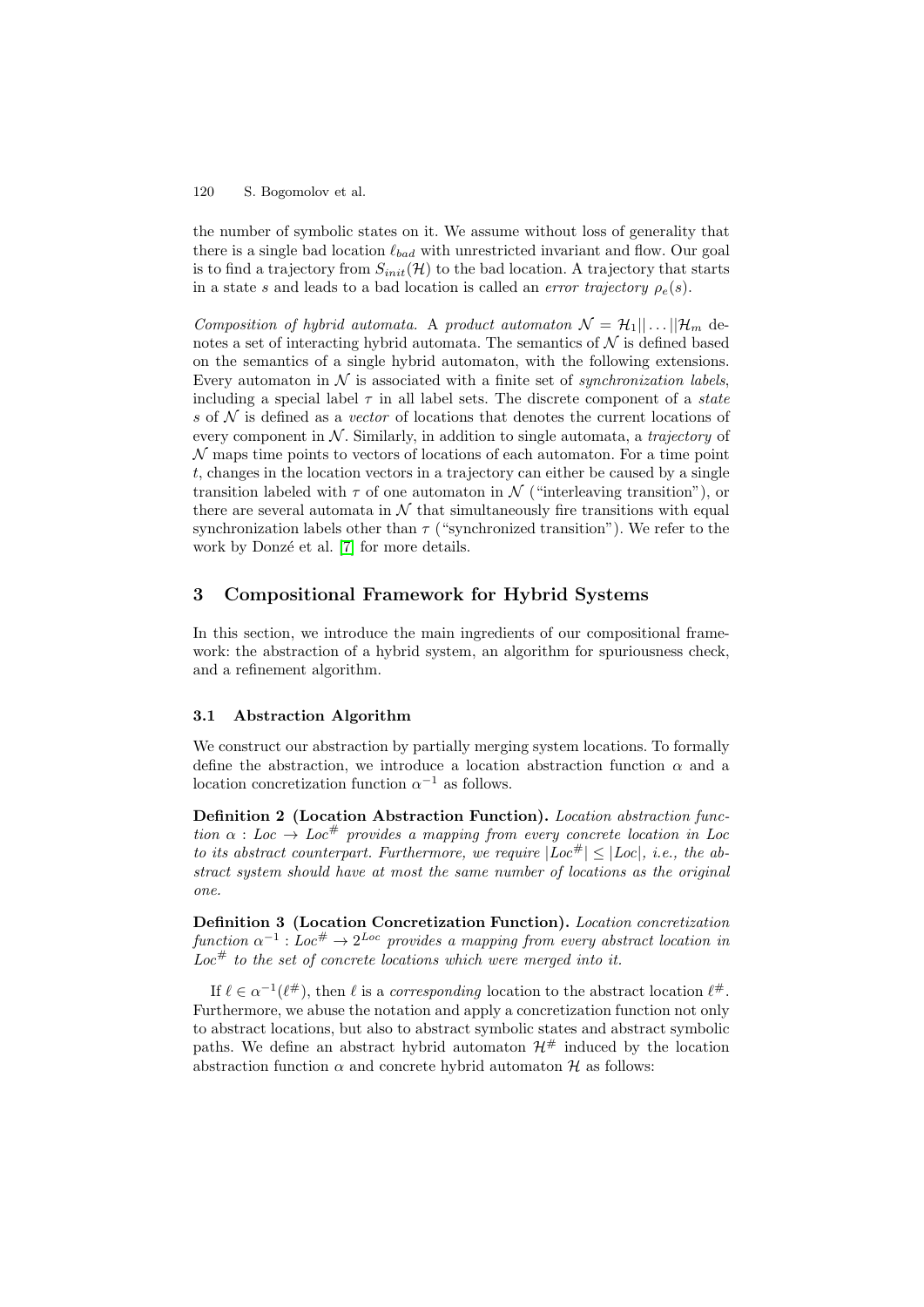**Definition 4 (Location-Merging Abstraction).** *Let*  $\mathcal{H} = (Loc, Var,Init, Flow, Trans, I)$  *be a hybrid automaton and*  $\alpha : Loc \rightarrow Loc'$  *be a lo-Flow*, *Trans*, *I*) *be a hybrid automaton and*  $\alpha$  : *Loc*  $\rightarrow$  *Loc' be a location abstraction function. The abstract automaton*  $\mathcal{H}^{\#}$  =  $(Loc^{\#}, Var^{\#},Init^{\#}, Flow^{\#}, Trans^{\#}, I^{\#})$  *induced by the location-merging*<br>*abstraction with respect to the location function*  $\alpha$  *is defined as follows:*  $a$ *bstraction with respect to the location function*  $\alpha$  *is defined as follows:* 

- **–** *Loc*# = *Loc , i.e., the location abstraction function provides which locations of* H are to be merged. We assume that  $\alpha$  keeps the bad location  $\ell_{bad}$  as a singleton *singleton.*
- $-Var^{\#} = Var$ , *i.e.*, the abstraction preserves the continuous variables of the *original system.*
- $-\forall \ell^{\#} \in Loc^{\#}:Init^{\#}(\ell^{\#}) = \mathcal{CH}(\bigcup_{\ell \in \alpha^{-1}(\ell^{\#})}Init(\ell)), i.e., the regions describing values in some partalization, one first merged into one (neseible).$ *ing the initial values in concrete locations are first merged into one (possibly non-convex) set and afterwards are over-approximated by a convex hull. Note that if an abstract location is a singleton, the application of the convex hull operator will result in the original set as we consider only hybrid*  $\forall \ell^{\#} \in \text{Loc}^{\#}$ .  $\blacksquare$   $\text{Init}(\ell)$  being a convex set (see Def. [1\)](#page-3-1).
- $\forall \ell^{\#} \in Loc^{\#}$ :

$$
Flow^{\#}(\ell^{\#})(x,\dot{x}) = \begin{cases} \mathcal{CH}(\bigcup_{\ell \in \alpha^{-1}(\ell^{\#})} F_{\ell}), & |\alpha^{-1}(\ell^{\#})| > 1 \\ Flow(\alpha^{-1}(\ell^{\#}))(x,\dot{x}), & |\alpha^{-1}(\ell^{\#})| = 1 \end{cases}
$$

*where*  $F_{\ell} = \exists x : (Flow(\ell)(x, \dot{x}) \wedge I(\ell)(x))$ .<br>  $T_{RCDR}^{\#} = I(\ell^{\#}, \epsilon, \ell^{\#}) \exists \ell \in \infty^{-1}(\ell^{\#}, \ell^{\#})$ 

- $\begin{aligned} \n\text{Tr}\left\{ \mathcal{L}_{\mathcal{A}}^{\#} = \{ (\ell^{\#}, g, \xi, \ell^{\#}) | \exists \ell \in \alpha^{-1}(\ell^{\#}), \hat{\ell} \in \alpha^{-1}(\ell^{\#}) \text{ s.t. } (\ell, g, \xi, \hat{\ell}) \in \text{Trans} \}, \\ \n\text{if } \epsilon \text{ is a abstract transition between } \ell^{\#} \text{ and } \hat{\ell}^{\#} \text{ is added when a transition is } \n\end{aligned}$ *i.e.*, an abstract transition between  $\ell^{\#}$  and  $\hat{\ell}^{\#}$  is added when a transition in the concrete state space connecting the corresponding locations exists *the concrete state space connecting the corresponding locations exists.*
- $\forall \ell^* \in \text{Loc}^{\#}: I^*(\ell^*) = \mathcal{CH}(\bigcup_{\ell \in \alpha^{-1}(\ell^*)} I(\ell)), i.e., similarly to the initial regions, the invariants are merged and over-amnormalized by a converbull.$ *regions, the invariants are merged and over-approximated by a convex hull.*

In other words, we merge the dynamics of multiple locations in two steps. We first over-approximate the original dynamics in every concrete location by quantifying away unprimed variables, i.e., we obtain a constraint reasoning only about derivatives (see Fig. [2\)](#page-6-0). Secondly, we define abstract dynamics by constructing a convex hull of the constraints computed in the first step. If an abstract location is a singleton, i.e.,  $|\alpha^{-1}(\ell^{\#})| = 1$ , we just keep its original dynamics.<br>We observe that by construction the set of reachable states of the

We observe that by construction the set of reachable states of the abstract automaton  $\mathcal{H}^{\#}$  leads to an over-approximation compared to the states reachable by the concrete automaton  $H$ . Therefore, the following proposition holds:

<span id="page-5-0"></span>**Proposition 1.** Let  $\mathcal{H}^{\#}$  be a location-merging abstraction of the concrete hybrid *automaton* H. Then the non-reachability of the bad location  $\ell_{bad}$  in  $H^{\#}$  implies<br>*its non-reachability also in the concrete quitamaton*  $H$ *its non-reachability also in the concrete automaton* H*.*

## **3.2 Compositional Analysis**

Our compositional analysis is illustrated in Algorithm 1. In order to simplify the presentation we consider a case of a system consisting of two components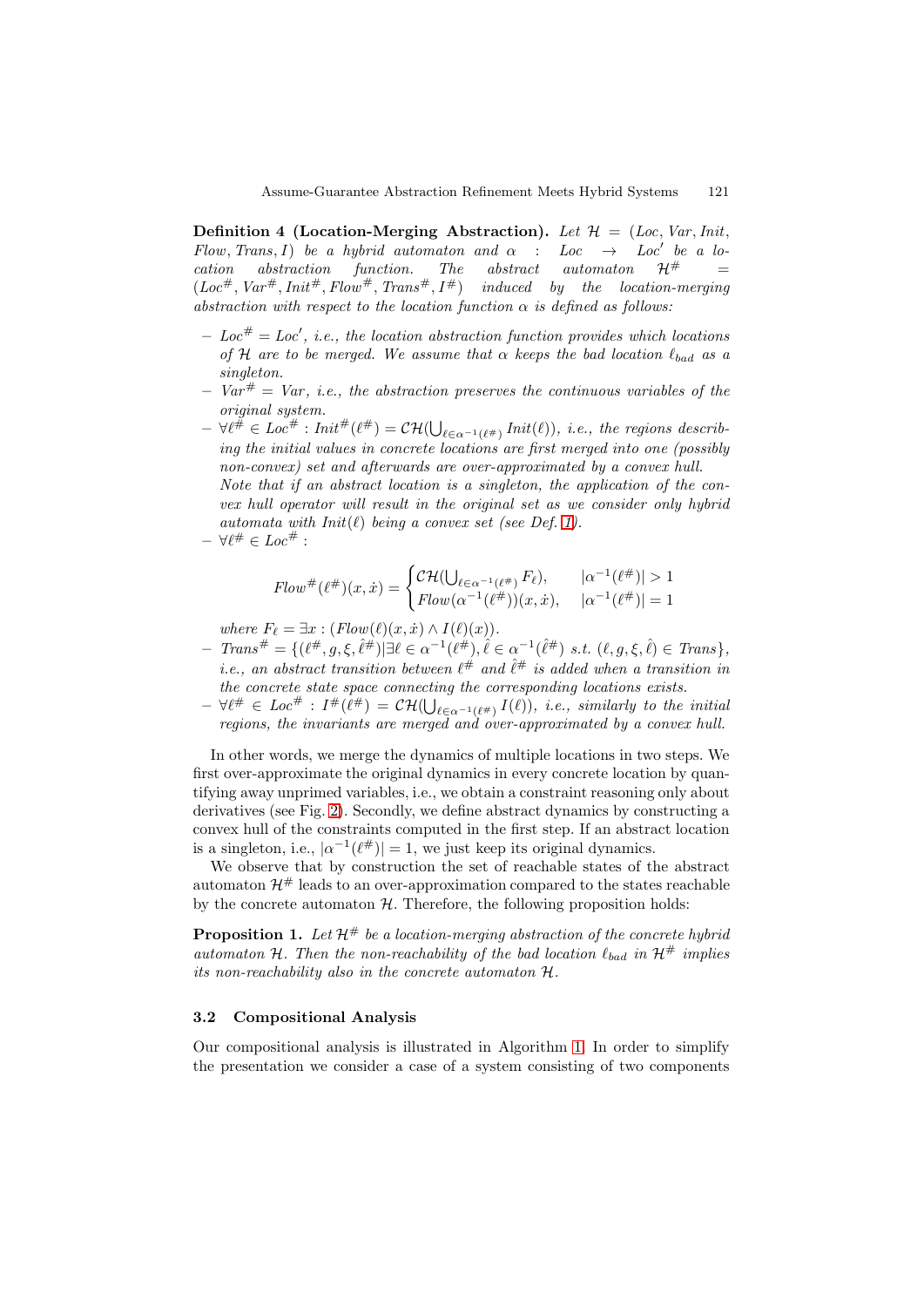<span id="page-6-0"></span>

**Fig. 2.** Elimination of unprimed variables before merging of the locations

 $\mathcal{H}_1$  and  $\mathcal{H}_2$ , where  $\mathcal{H}_1$  is a plant and  $\mathcal{H}_2$  is a controller. However, the scheme is applicable to systems with more than two components [\[5\]](#page-15-3).

In the following we provide a conceptual description of the algorithm. The algorithm checks whether the bad state  $S_{bad}$  can be reached by the system  $\mathcal{H}_1||\mathcal{H}_2$ . The algorithm starts by computing an abstraction of  $\mathcal{H}_2$  in the function ConstructAbstraction (line 1). For more details on the abstraction construction see Sec. [3.1.](#page-4-1) The algorithm iteratively refines the original abstraction (lines 2–14). Note that in the worst case we will end up with the original system. However, in many cases we will need to refine only a part of the system (see Sec. [5](#page-11-1) for the detailed discussion). In every refinement iteration the algorithm proceeds as follows. First, the state space of the abstract system  $\mathcal{H}_1 || \mathcal{H}_2^{\#}$ is analyzed in the function Analysis (line 3). This function returns an abstract bad path or "empty" if no such path has been found. If no abstract bad path has been found, we can conclude that also the original system is safe as we consider only over-approximations (line 5). Otherwise, the algorithm proceeds in the function SpuriousnessAnalysis (line 7) with the spuriousness analysis of the found abstract bad path  $\pi^{\#}$ . The function SPURIOUSNESSANALYSIS returns the information on how to refine  $\mathcal{H}^{\#}_{2}$  or "empty" if the abstract path  $\pi^{\#}$ <br>can be concretized. In the latter case, we exit with status "System is unsafe" can be concretized. In the latter case, we exit with status "System is unsafe" (line 9). Otherwise,  $\mathcal{H}_2^{\#}$  is refined in the function REFINEMENT based on the structure of the abstract bad path gained during the spuriousness analysis.

## **3.3 Spuriousness Check**

In this section, we consider the function SpuriousnessAnalysis (see Algorithm 2) in more detail. Given an abstract bad path  $\pi^{\#} = s_0^{\#}, \ldots, s_{m-1}^{\#}$ , the function enumerates concrete paths corresponding to  $\pi^{\#}$  and looks for the ones which end enumerates concrete paths corresponding to  $\pi^{\#}$  and looks for the ones which end up in a bad state. The enumeration of concrete paths of the composed automaton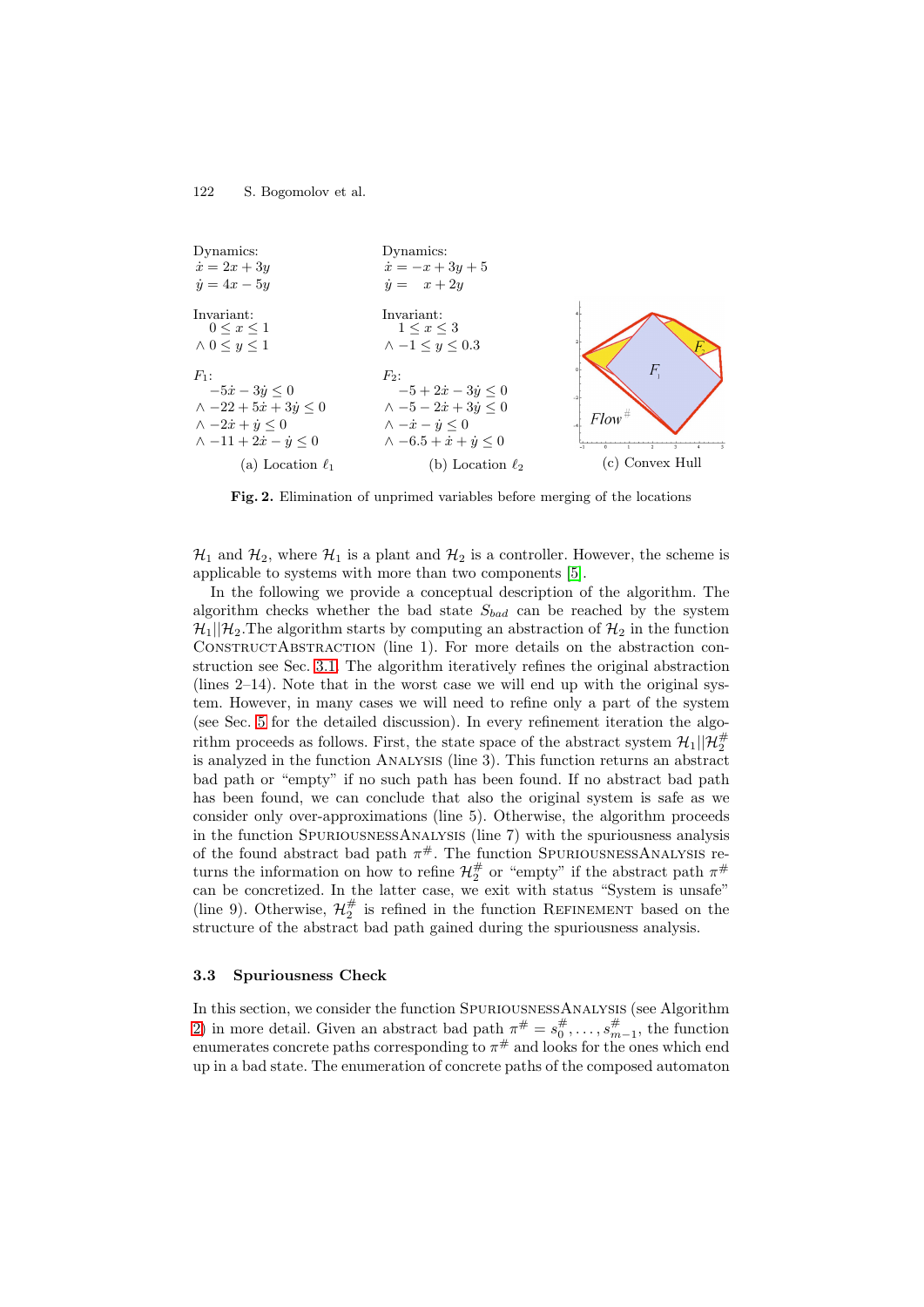**Algorithm 1.** Compositional analysis of  $\mathcal{H}_1||\mathcal{H}_2$ 

**Input:** Hybrid automata  $\mathcal{H}_1$  and  $\mathcal{H}_2$ **Output:** Is the composed system  $\mathcal{H}_1 || \mathcal{H}_2$  safe? 1:  $\mathcal{H}_2^{\#}$  := CONSTRUCTABSTRACTION  $(\mathcal{H}_2)$ 2: **while** true **do** 3:  $\pi^{\#}$  := ANALYSIS  $(\mathcal{H}_1 || \mathcal{H}_2^{\#})$ 4: **if**  $\pi^{\#}$  is empty **then** 5: **return** "System is safe" 6: **else** 7:  $\mathcal{SP} := \text{SpunousnessAnalysis}(\mathcal{H}_1, \mathcal{H}_2, \mathcal{H}_2^{\#}, \pi^{\#})$ 8: **if**  $\mathcal{SP}$  is empty **then**<br>9: **return** "System is 9: **return** "System is unsafe" 10: **else** 11:  $\mathcal{H}_2^{\#} := \text{Refinement } (\mathcal{H}_2^{\#}, \mathcal{SP})$ 12: **end if** 13: **end if** 14: **end while**

 $\mathcal{H}_1||\mathcal{H}_2$  along the abstract path  $\pi^{\#}$  is organized in a breadth-first fashion. In particular, we make use of two lists:  $\mathcal{L}_{waiting}$  and  $\mathcal{L}_{passed}$ .  $\mathcal{L}_{waiting}$  stores symbolic states which still have to be considered and  $\mathcal{L}_{passed}$  stores symbolic states which have already been considered and thus do not have to be visited again. The data structure  $\mathcal{SP}$  stores information relevant for the refinement step. In particular, tuples  $(\pi^*, \pi)$ , where  $\pi$  is a path in the concrete state space which does not belong to  $\alpha^{-1}(\pi^{\#})$ , are kept in  $\mathcal{SP}$ . In other words, in the last symbolic state  $s_{\vert \pi \vert -1}$  of  $\pi$  we cannot take any discrete transition which would lead to some concrete state represented by an abstract state  $s_{\uparrow}^{\#}$  $\frac{\#}{|\pi|}$ . Therefore, a tuple  $(\pi^{\#}, \pi)$ essentially provides a possible *reason* for the spuriousness of  $\pi$  with respect to  $\pi^{\#}$ . We will use this information to refine the abstract component  $\mathcal{H}_{2}^{\#}$  (see Sec. [3.4\)](#page-9-0).

The algorithm starts by pushing the concrete initial states which correspond to the first abstract symbolic state  $s_0^{\#}$  in  $\mathcal{L}_{waiting}$  (line 2). It is important to mention that  $\alpha^{-1}$  concretizes only the part of the symbolic state relevant to mention that  $\alpha^{-1}$  concretizes only the part of the symbolic state relevant to  $\mathcal{H}_2^{\#}$ . This property also holds for the algorithm described in Sec. [3.4.](#page-9-0) Note that we furthermore store the position of the abstract state which corresponds to the considered concrete symbolic state in the waiting list (we start with  $s^{\#}_{0}$  and thus the position is 0). We will consequently use this information to compute thus the position is 0). We will consequently use this information to compute the discrete symbolic successors of a given symbolic state which correspond to the analyzed bad path  $\pi^*$ . In lines 3–20 the concrete state space is iteratively explored in a breadth-first manner. Every iteration consists of the following steps. First, the next tuple  $(s_{curr}, i)$  is picked from the waiting list  $\mathcal{L}_{waiting}$ (line 4), where  $s_{curr}$  is a symbolic state and i shows its position with respect to the abstract path. Afterwards, the continuous successor, i.e., a symbolic state reflecting the states reachable according to the continuous dynamics, is computed and added to the passed list  $\mathcal{L}_{passed}$  (lines 5–6). If the end of the abstract path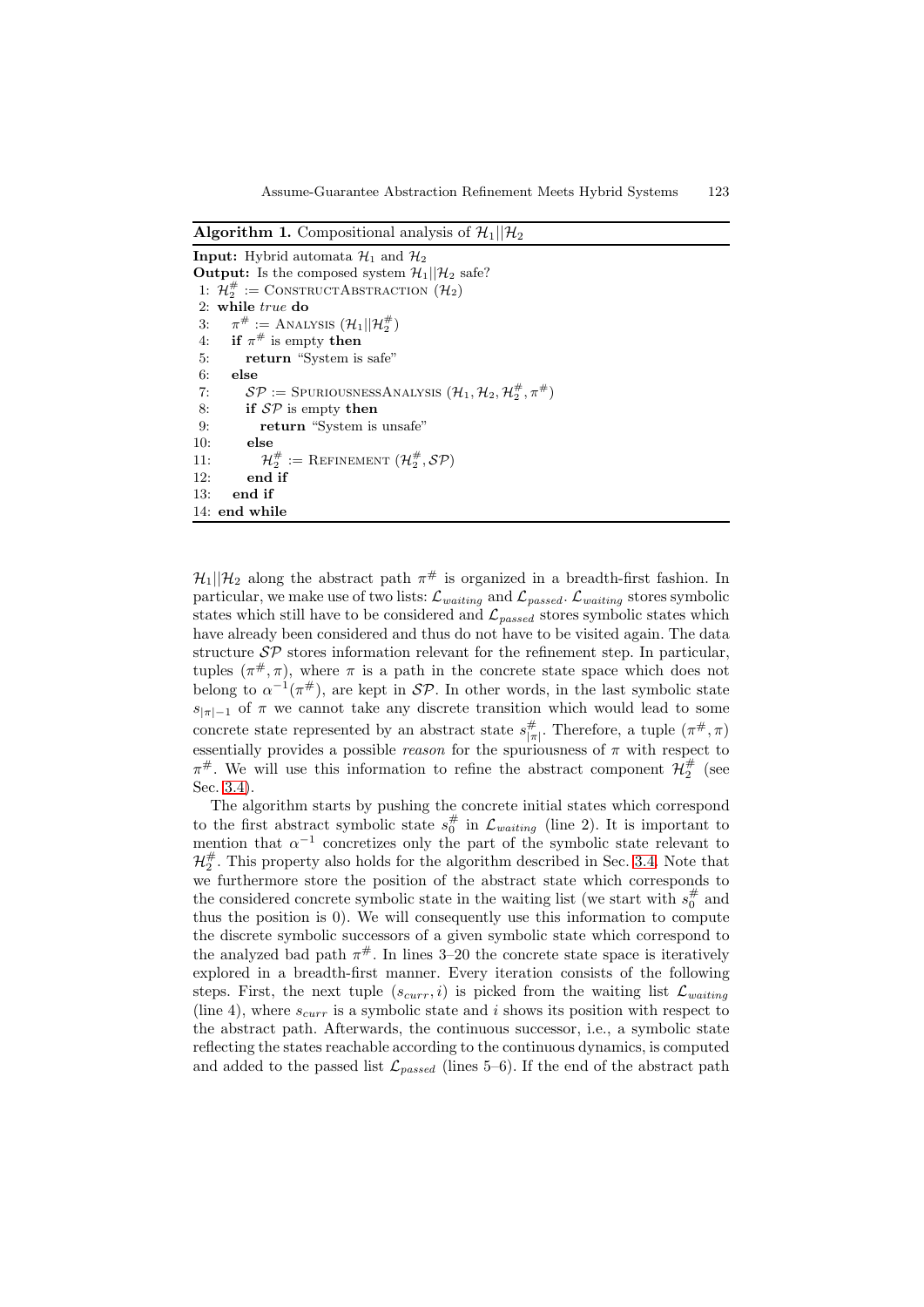#### **Algorithm 2.** Spuriousness analysis

**Input:** Concrete automaton  $\mathcal{H}_1$ , concrete automaton  $\mathcal{H}_2$  and its abstract version  $\mathcal{H}_2^{\#}$ and abstract bad path  $\pi^{\#} = s_0^{\#}, \ldots, s_{m-1}^{\#}$  in the state space of  $\mathcal{H}_1 || \mathcal{H}_2^{\#}$ .

**Output:** Information about the possible splitting points store or empty set if the abstract bad path  $\pi^{\#}$  is concretizable

1:  $SP := \emptyset$ 2: Push  $(\mathcal{L}_{waiting}, (\alpha^{-1}(s_0^{\#}) \cap S_{init}(\mathcal{H}_1 || \mathcal{H}_2), 0))$ 3: **while**  $\mathcal{L}_{waiting} \neq \emptyset$  **do**<br>4:  $(s_{curr}, i) := GETNF$ 4:  $(s_{curr}, i) := \text{GETNext}(\mathcal{L}_{waiting})$ <br>5:  $s'_{curr} := \text{CONTSUCESSORS}(s_{curr})$ 5:  $s'_{curr}$  := CONTSUCCESSORS  $(s_{curr})$ 6: PUSH  $(\mathcal{L}_{passed}, s'_{curr})$ 7: **if**  $i = m - 1$  **then**<br>8: **if**  $s'_{\text{even}}$  is a sym 8: **if**  $s'_{curr}$  is a symbolic error state **then** 9: **return** empty set, i.e., concrete bad state found 10: **else** 11: Store the abstract bad path  $\pi^{\#}$  and the corresponding concrete path  $\pi$ ending in  $s'_{curr}$  into  $\mathcal{SP}$ 12: **end if** 13: **end if**  $14:$  $\mu' := \text{DISCRETESUCCESORS} (s'_{curr}) \cap \alpha^{-1}(s_{i+1}^{\#})$ 15: **if**  $S'$  is empty **then** 16: Store the abstract bad path  $\pi^{\#}$  and the corresponding concrete path  $\pi$  ending in  $s'_{curr}$  into  $S\mathcal{P}$ 17: **else** 18: PUSH  $(\mathcal{L}_{waiting}, S' \setminus \mathcal{L}_{passed}, i + 1)$ 19: **end if** 20: **end while** 21: **return** SP

is reached then the intersection with the bad state is checked (lines 8–10). If the end of the abstract path is reached, but no intersection with the bad state is detected, we store both the abstract and concrete paths in  $\mathcal{SP}$  in order to use this information in the refinement step. If the algorithm is still in the middle of the abstract bad path, it moves on to the computation of the concrete symbolic states which correspond to the abstract bad path (line 14). We achieve this by computing discrete successors and intersecting them with the concrete states represented by the next symbolic state on the abstract path. Note that the position i allows the algorithm to easily find the next abstract symbolic state on the path with respect to the currently considered concrete state.

If the set of discrete successors is empty, we say that a possible *splitting point* has been found. In other words, we could refine the abstract location  $\ell_i^{\#}$  of  $\ell_i^{\#}$  and  $\ell_i^{\#}$  by culliting it (see See 3.4). We stare the abstract had not hand the concrete path we have considered up to now into  $\mathcal{SP}$  (line 16). Otherwise,  $\psi_i^{\#} = (\ell_i^{\#}, R_i^{\#})$  by splitting it (see Sec. [3.4\)](#page-9-0). We store the abstract bad path and  $\ell_i^{\#}$  concrete path we have considered up to now into  $S\mathcal{D}$  (line 16). Otherwise we add the discrete state into the waiting list  $\mathcal{L}_{waiting}$  (line 18). After having analyzed all concrete paths corresponding to  $\pi^{\#}$ , the function SPURIOUSNESS-ANALYSIS returns  $\mathcal{SP}$ . It is only possible to report that the considered abstract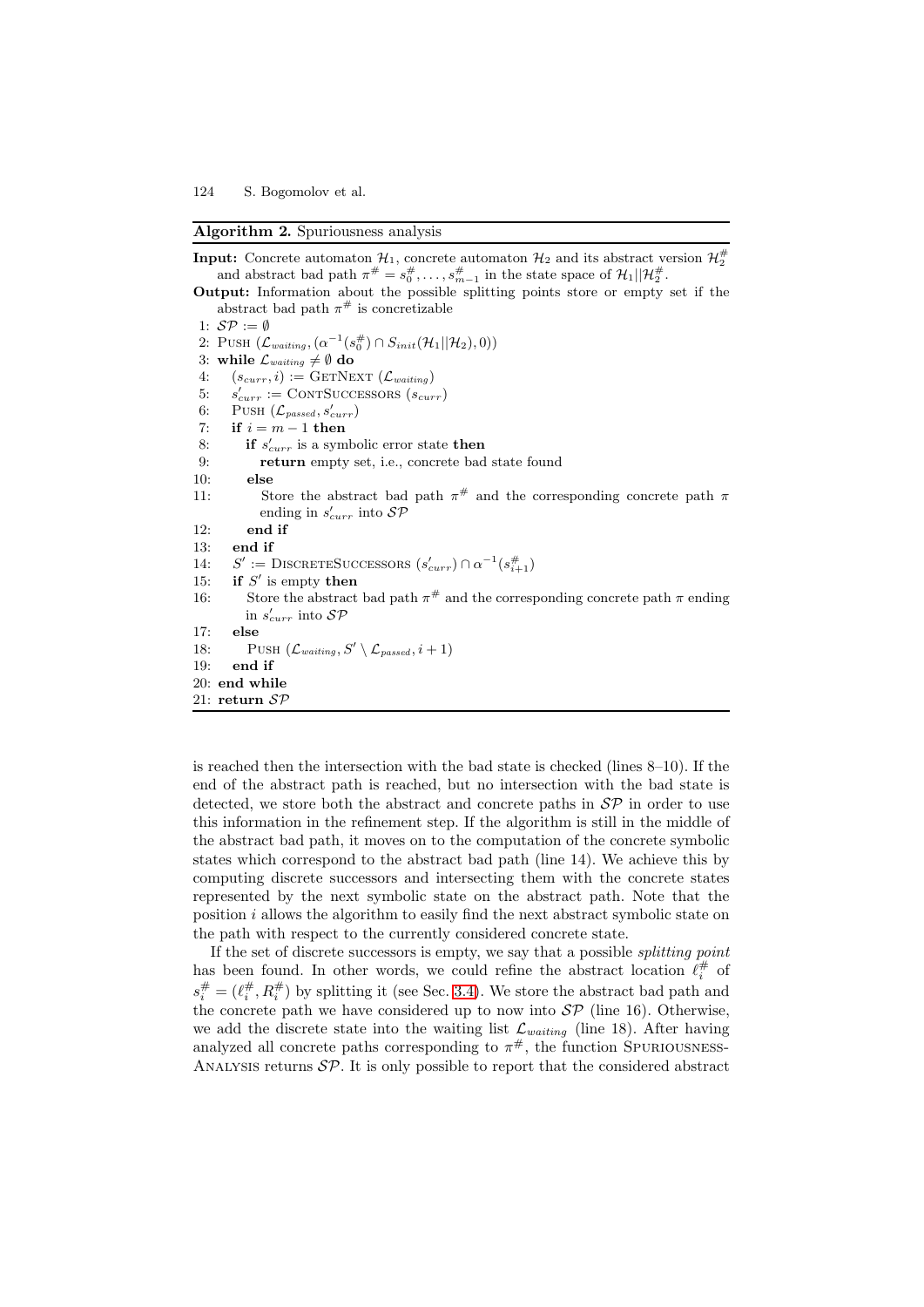bad path is not concretizable after having considered all possible concrete paths corresponding to it. Thus, the algorithm does not stop after discovering a particular splitting point, but just stores it for the later reuse during the refinement.

While mapping an abstract bad path to a concrete one, Algorithm 2 refers to the functions CONTSUCCESSORS and DISCRETESUCCESSORS which are applied to concrete symbolic states. Thus, if the function SpuriousnessAnalysis declares some abstract bad path  $\pi^{\#}$  to be genuine by finding its concrete counterpart  $\pi$ , then we can automatically conclude that the standard SpaceEx reachability algorithm would also have reported  $\pi$  to be a bad path. Therefore, our framework provides the same level of precision as the standard SpaceEx reachability algorithm. Finally, we note that the full concretization of a symbolic path is known to be a highly nontrivial problem. Once a concrete symbolic bad path is found with our approach, further concretization to hybrid automaton trajectories can be achieved using techniques from optimal control such as the one proposed in the work by Zutshi et al. [\[17\]](#page-15-9).

## <span id="page-9-0"></span>**3.4 Refinement Algorithm**

The refinement algorithm REFINEMENT uses  $\mathcal{SP}$  in order to appropriately refine the abstraction  $\mathcal{H}_2^{\#}$  in a compositional way. The data structure  $\mathcal{SP}$  contains information about multiple possible splitting points. For the refinement we choose a tuple  $(\pi^*, \pi_{max}) \in \mathcal{SP}$  which *maximizes* the length of the concrete path  $\pi$  over all the elements of  $\mathcal{SP}$ . Intuitively, by choosing a tuple with this property, we ensure that  $\pi_{max}$  cannot be extended for all concrete paths which correspond to ensure that  $\pi_{max}$  cannot be extended for all concrete paths which correspond to  $\pi^{\#}$ . Let the obstract bad path  $\pi^{\#} = e^{\#}$   $e^{\#}$  and the concrete path  $\pi^{\#}$ . Let the abstract bad path  $\pi^{\#} = s_0^{\#}, \ldots, s_i^{\#}, \ldots, s_n^{\#}$  and the concrete path  $\pi_{max} = s_0, \ldots, s_i, \ldots, s_m \ (m \leq n),$  where  $s_i = (\ell_i, R_i)$  and  $s_i^{\#} = (\ell_i^{\#}, R_i^{\#})$ .<br>  $\Gamma_{i+1}$ Furthermore,  $\ell_i = (\ell_i^{(1)}, \ell_i^{(2)})$ , where  $\ell_i^{(1)}$  and  $\ell_i^{(2)}$  are locations of  $\mathcal{H}_1$  and  $\mathcal{H}_2$ , respectively. The location of the abstracted composed automaton  $\mathcal{H}_1 || \mathcal{H}_2^{\#}$  is given by the tuple  $\ell_i^{\#} = (\ell_i^{(1)}, \ell_i^{\#(2)})$ . Depending on the location partitioning of  $\mathcal{H}_2^{\#}$  the refinement algorithm distinguishes three cases:

1.  $|\alpha^{-1}(\ell)|$  $(\ell_m^{\#(2)}) > 1$ , i.e., the abstract location corresponding to the last concrete on can be split. location can be split:

The refinement algorithm proceeds by splitting the abstract location  $\ell_m^{\#(2)}$ <br>of  $\mathcal{H}_2^{\#}$  into two locations:  $\alpha^{-1}(\ell_m^{\#(2)}) \setminus \ell_m^{(2)}$  and  $\ell_m^{(2)}$ , where  $\ell_m^{(2)}$  is a location  $(\ell_m^{(2)}) \setminus \ell_m^{(2)}$  and  $\ell_m^{(2)}$ , where  $\ell_m^{(2)}$  is a location of  $\mathcal{H}_2$  corresponding to the concrete symbolic state  $s_m = ((\ell_m^{(1)}, \ell_m^{(2)}), R_m)$ .

2.  $|\alpha^{-1}(\ell)|$  $\ell_m^{(2)}$ ) = 1 and  $\alpha^{-1}$ ( $\ell$ )  $\ell_{m+1}^{#(2)}$  > 1, i.e., the abstract location of  $\mathcal{H}_2^{\#}$  corre-<br>the location cannot be split, whereas the successor sponding to the last concrete location cannot be split, whereas the successor abstract location still comprises multiple locations: The refinement algorithm splits  $\ell_{m+1}^{\#(2)}$  into  $\alpha^{-1}(\ell_{m+1}^{\#(2)})$  $\ell_{m+1}^{\#(2)}$   $\setminus$   $\ell'$  and  $\ell'$ , where  $\ell' =$  $\{\ell | \ell \in \ell_{m+1}^{\#(2)} \text{ and } \ell \text{ is a target location of discrete transition from } \ell_m^{\#(2)} \}.$  In other words, we look for locations in  $\ell^{\#(2)}_{m+1}$  which have incoming transitions from  $\ell_m^{(2)}$  and split them apart. Note that in this case we do not look at the transition guard and any other continuous artifacts transition guard and any other continuous artifacts.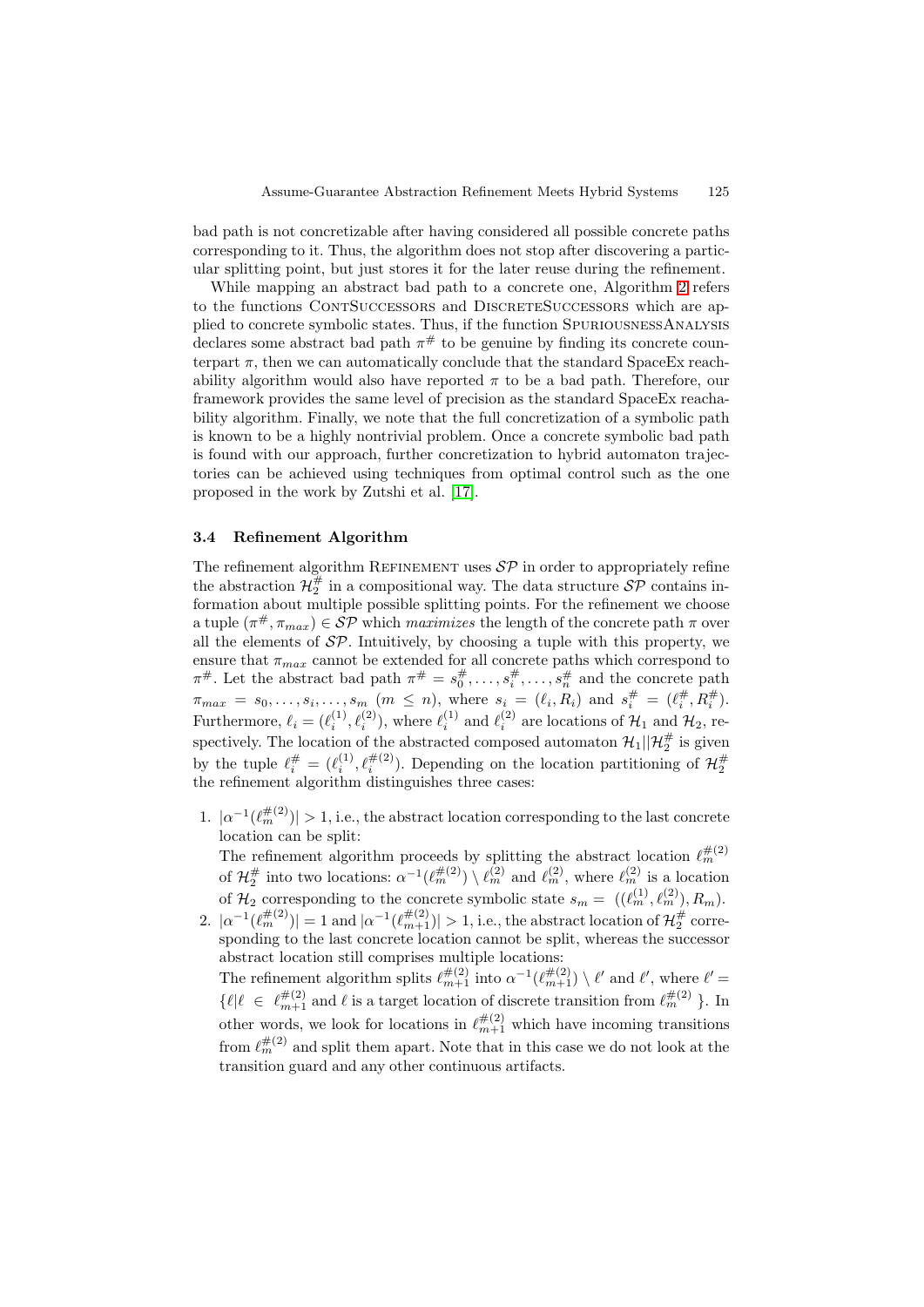3.  $\alpha^{-1}(\ell$  $\ell_m^{(2)}$ ) = 1 and  $\alpha^{-1}$ ( $\ell$ <br>monding to the last con- $\ell_{m+1}^{\#(2)}$  = 1, i.e., neither the abstract location corresponding to the last concrete location nor its successor can be split: The algorithm iterates over the abstract path and looks for a abstract state in  $\mathcal{H}_2^{\#}$  with a location which still can be split, i.e., we look for i s.t.  $i < m \wedge$ <br> $\frac{1}{2} \pi^{(2)} \log \frac{1}{2} \sum_{k=1}^{n} \log \frac{1}{k}$  is split into locations  $e^{-1}(\ell^{\#(2)}) \wedge \ell^{(2)}$  $|\alpha^{-1}(\ell)|$  $\ell_i^{\#(2)}$  > 1. The location  $\ell_i^{\#(2)}$  is split into locations  $\alpha^{-1}(\ell_i)$  $\ell_i^{\#(2)} \rangle \setminus \ell_i^{(2)}$ and  $\ell_i^{(2)}$ , where  $\ell_i^{(2)}$  is a location of  $\mathcal{H}_2$  corresponding to  $s_i = ((\ell_i^{(1)}, \ell_i^{(2)}), R_i)$ .

Therefore, during the refinement process, we only refer to the locations of the abstracted component  $\mathcal{H}_2^{\#}$ , i.e., we consider the projection of the found path to  $\mathcal{H}_2^{\#}$ . The refinement algorithm as described above also has a progress property:

**Proposition 2 (Progress Property).** *The size of the location partitioning increases by one location after every application of the refinement algorithm over cases 1–3.*

*Proof.* By construction, the number of locations in  $\mathcal{H}_2^{\#}$  increases by one in cases 1 and 2 after every refinement iteration. In case 3 the refinement can be only done under the assumption that there exists an index i s.t.  $i < m \wedge |\alpha^{-1}(\ell)|$  $\ell_i^{\#(2)}$  | > 1<br>whole abholds. This statement is true as the opposite would mean that the whole abstract bad path  $\pi^{\#}$  only consists of *concrete* states. This in turn would lead to the fact that  $\pi^{\#}$  is already a concrete path to the bad state. The function REfinement is, however, called only for abstract bad paths which were found to be spurious.  $\square$ 

This proposition lets us conclude that Algorithm 1 terminates after a finite number of iterations after having considered the original system in the worst case. By combining this result with Proposition [1](#page-5-0) and rule ASym, we can derive the following soundness and relative completeness results:

**Theorem 1 (Soundness).** *If our compositional framework is able to prove that*  $\mathcal{H}_1||A$  cannot reach the (abstract) error states, then the composition  $\mathcal{H}_1||\mathcal{H}_2$  is *safe, that is, it cannot reach the (concrete) error states.*

**Theorem 2 (Relative Completeness).** *If our compositional framework is able to find a symbolic error path in* <sup>H</sup>1||A *which is not spurious, then there exists a concrete symbolic error path in the composition*  $\mathcal{H}_1||\mathcal{H}_2$ *, too.* 

The existence of a symbolic error path does not necessarily imply the existence of an error trajectory (due to the undecidability of the reachability problem for affine hybrid automata). This is why we call the above result (for symbolic paths) relative completeness.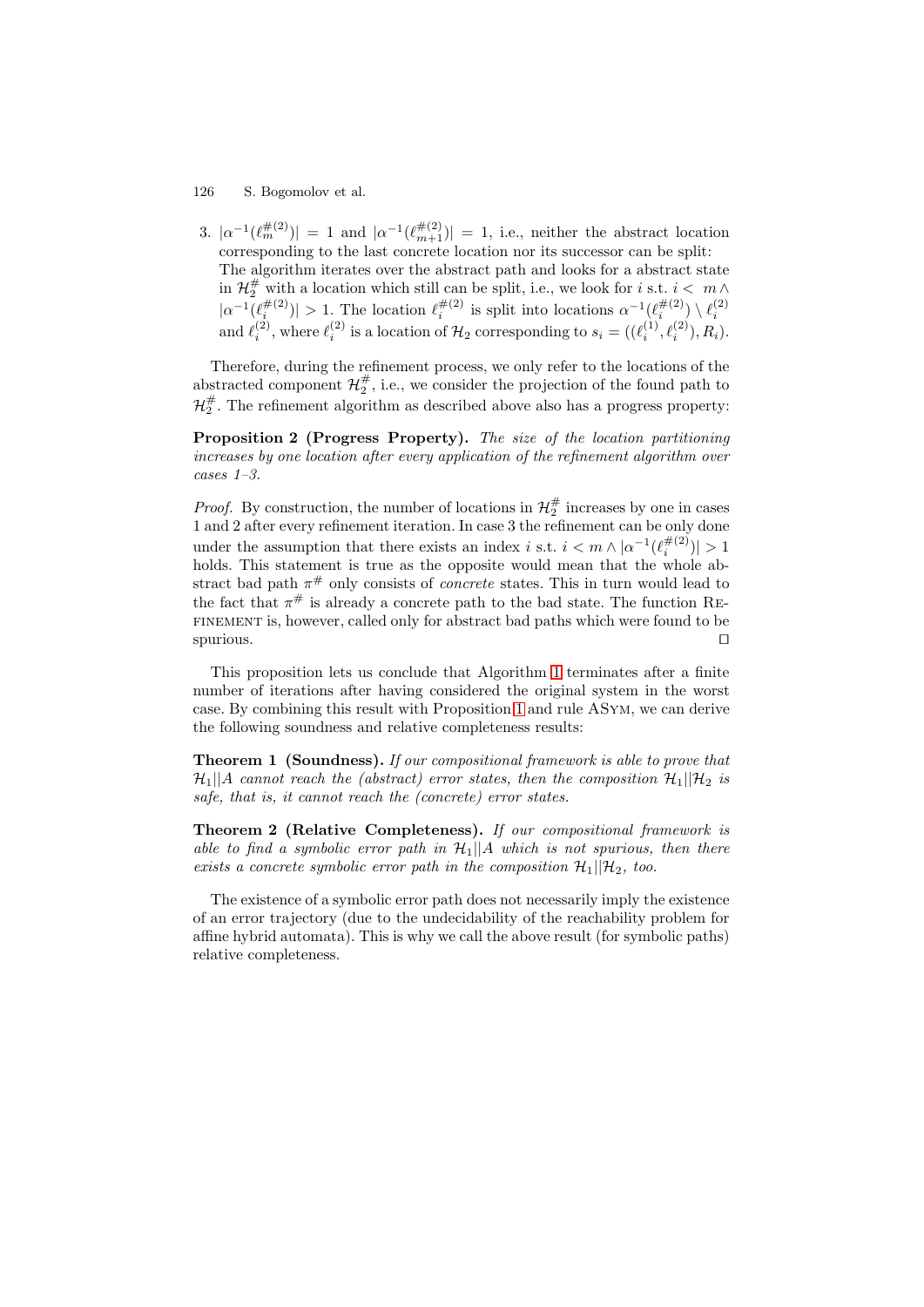# <span id="page-11-0"></span>**4 Related Work**

The framework developed by Pasareanu et al. [\[13\]](#page-15-4) enables automated compositional verification using rule ASym. In that work, both assumptions and properties are expressed as finite state automata. The framework uses the  $L^*$  [\[4\]](#page-15-10) automata-learning algorithm to iteratively compute assumptions in the form of deterministic finite-state automata. Other learning-based approaches for automating assumption generation for rule ASym have been suggested as well [\[3\]](#page-15-11). All these approaches were done in the context of transition systems, not for hybrid systems as we do here.

Several ways to compute abstractions of hybrid automata have been proposed. Alur et al. [\[2\]](#page-15-12) propose to use a variant of predicate abstraction to construct a hybrid automaton abstraction. In a slightly different setting, Tiwari [\[16\]](#page-15-13) suggests to use Lie derivatives to generate useful predicates. Both mentioned approaches essentially reduce the analysis of a hybrid automaton to the level of a discrete transition system. Jha et al. [\[12\]](#page-15-14) partially eliminate continuous variables in the system under consideration. Prabhakar et al. [\[15\]](#page-15-15) propose the use of CEGAR for initialized rectangular automata (IRA), where the abstractions reduce the complexity of both the continuous and the discrete dynamics. In this paper, we use a similar idea, but apply it to the more general class of affine hybrid automata, and even more importantly, we extend it to a compositional verification framework. Finally, Doyen et al. [\[8\]](#page-15-16) take an affine automaton, and, through hybridization, obtain its abstraction in the form of a rectangular automaton with larger discrete space. We do the opposite: we take an affine automaton, and construct a much smaller linear hybrid automaton.

## <span id="page-11-1"></span>**5 Evaluation**

## **5.1 Benchmarks**

For the evaluation of our approach we have extended the switched buffer network benchmark [\[10\]](#page-15-17). The system under consideration consists of multiple tanks connected by channels. The channels are used to transport the liquid stored in the tanks. There are two special tanks: the liquid enters the network through the *initial* tank and is transported towards the *sink* tank. We consider properties reasoning about the fill level of the sink tank.

The rate of change of the fill level  $f_T$  of a tank  $T$ , depends on the rates of inflow  $v_{ini}$  and the rates of outflow  $v_{outj}$  of the liquid, where  $v_{ini}$  is the velocity at which the liquid flows into the tank of the *i*-th input channel, and  $v_{outj}$  is the velocity at which the liquid flows out of the tank for the j-th output channel. Therefore, the evolution of the fill level of the tank  $T$  is described by the differential equation evolution of the fill level of the tank T is described by the differential equation  $f_T = \sum y_{init} - \sum y_{init}$  where *i* and *i* range over incoming and outgoing  $f_T = \sum_i v_{ini} - \sum_j v_{outj}$ , where i and j range over incoming and outgoing<br>channels of T respectively Note that due to fine-granular modelling of tanks and channels of  $T$ , respectively. Note that due to fine-granular modelling of tanks and channels this benchmark class exhibits a large number of continuous variables. In particular, in our benchmark suite the number of continuous variables is in the range from 17 to 21 for the buffer networks with up to 4 tanks, whereas it is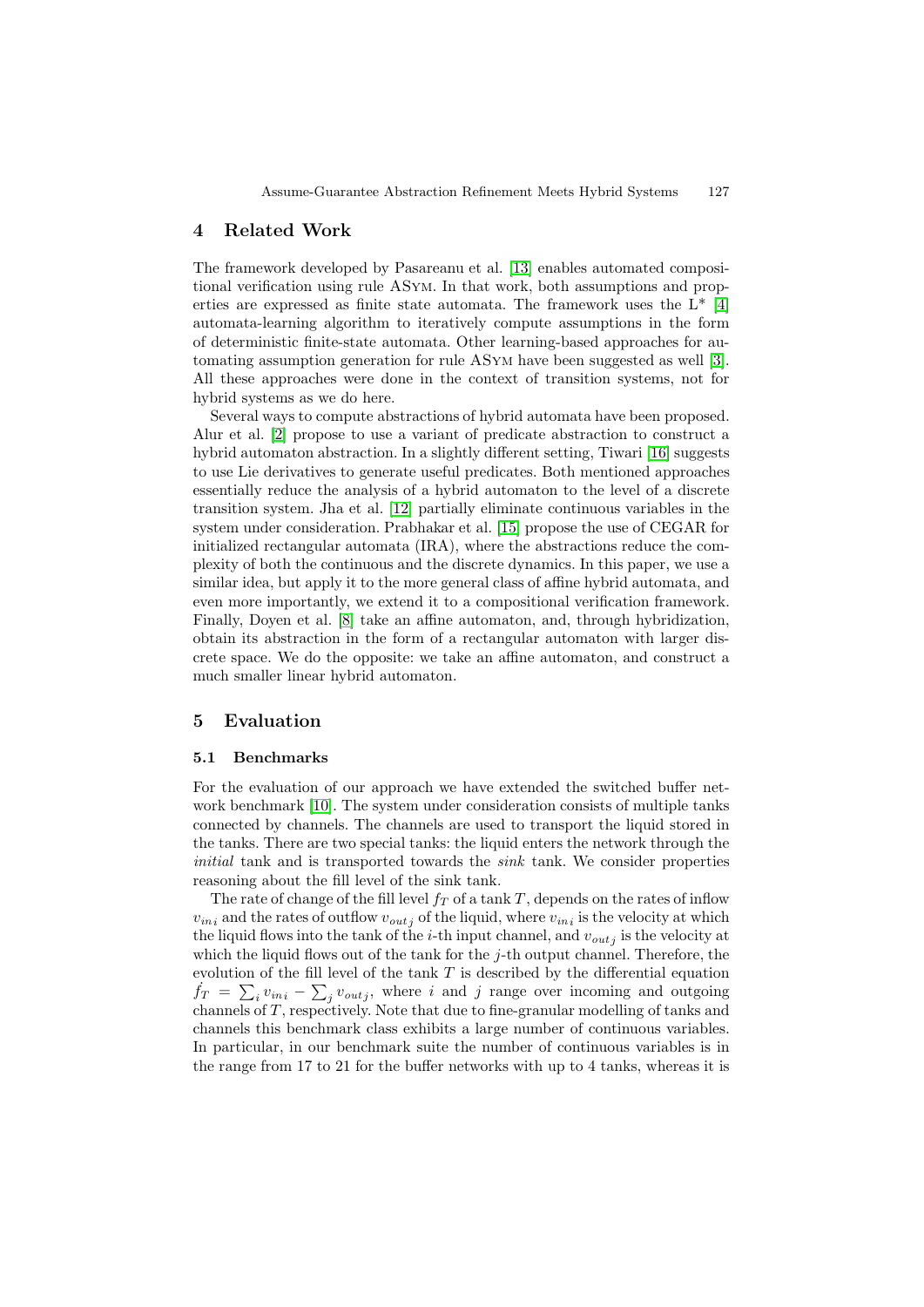well-known that the analysis complexity of hybrid automata rapidly grows with the number of variables in the system under consideration.

We extend the switched buffer network [\[10\]](#page-15-17) by the model of a complex *stratified* controller. The controller is organized in a number of phases of some given length, where multiple options (governing the modes of particular channels) are available in every phase. After having finished the last phase the controller returns to the first one. The controller can open/close channels and adjust the throughput values at every step. We consider the following modes of controller operations:

- 1. Throughput provided by an interval ("No Dynamics"): when the channel is activated, its throughput v is constrained by the inequality  $v_{min} \le v \le v_{max}$ .
- 2. Throughput evolving at a constant rate ("Constant Dynamics"): the throughput is defined by the differential equation of the form  $\dot{v} = c$  for some constant c.
- 3. Throughput evolving according to affine dynamics  $\dot{v} = c(v_{target} v)$  ("Affine Dynamics"): the controller provides a target throughput velocity  $v_{target}$  and some constant factor c. According to this dynamics the channel opens gradually with the opening speed decaying towards the target velocity.

# **5.2 Experiments**

We have implemented our approach in SpaceEx [\[9\]](#page-15-6). The implementation and the benchmarks are available at [http://swt.informatik.uni-freiburg.de/](http://swt.informatik.uni-freiburg.de/tool/spaceex/agar) [tool/spaceex/agar](http://swt.informatik.uni-freiburg.de/tool/spaceex/agar). The experiments were conducted on a machine with an Intel Core i7 3.4 GHz processor and with 16 GB of memory. In the following, we report the results for our compositional analysis implemented in SpaceEx. We compare the analysis results of the original concrete system and the compositional analysis. For both settings, we compare the number of iterations of SpaceEx and the whole analysis run-time in seconds (see Table [1\)](#page-13-0). The best results are highlighted in bold. We analyze 12 structurally different benchmark instances. For each of them we vary forbidden states and in this way end up with 36 different benchmark settings. We also vary controller dynamics. In particular, we provide 12 instances for each of the modes "No Dynamics", "Constant Dynamics" and "Affine Dynamics". The number of continuous variables varies in the considered benchmark instances from 17 to 21 variables. The initial abstraction is generated by merging some of the strata in the controller.

We observe that our compositional reasoning algorithm generally boosts the run time compared to the analysis of the original system. For example, in instance 4 (system is safe) the analysis of the concrete system takes around 609 seconds compared to around 158 seconds with the compositional analysis. The speed-up is justified by the smaller branching factor due to location merging. In Fig. [3a](#page-14-1) and Fig. [3b](#page-14-2) the fill level of sink tank vs. time for the original system and the initial abstraction are plotted. Fig. [3b](#page-14-2) particularly shows that multiple "thin" flow-pipes are merged into a couple of "thick" ones, i.e., the system stops differentiating between some options in the controller.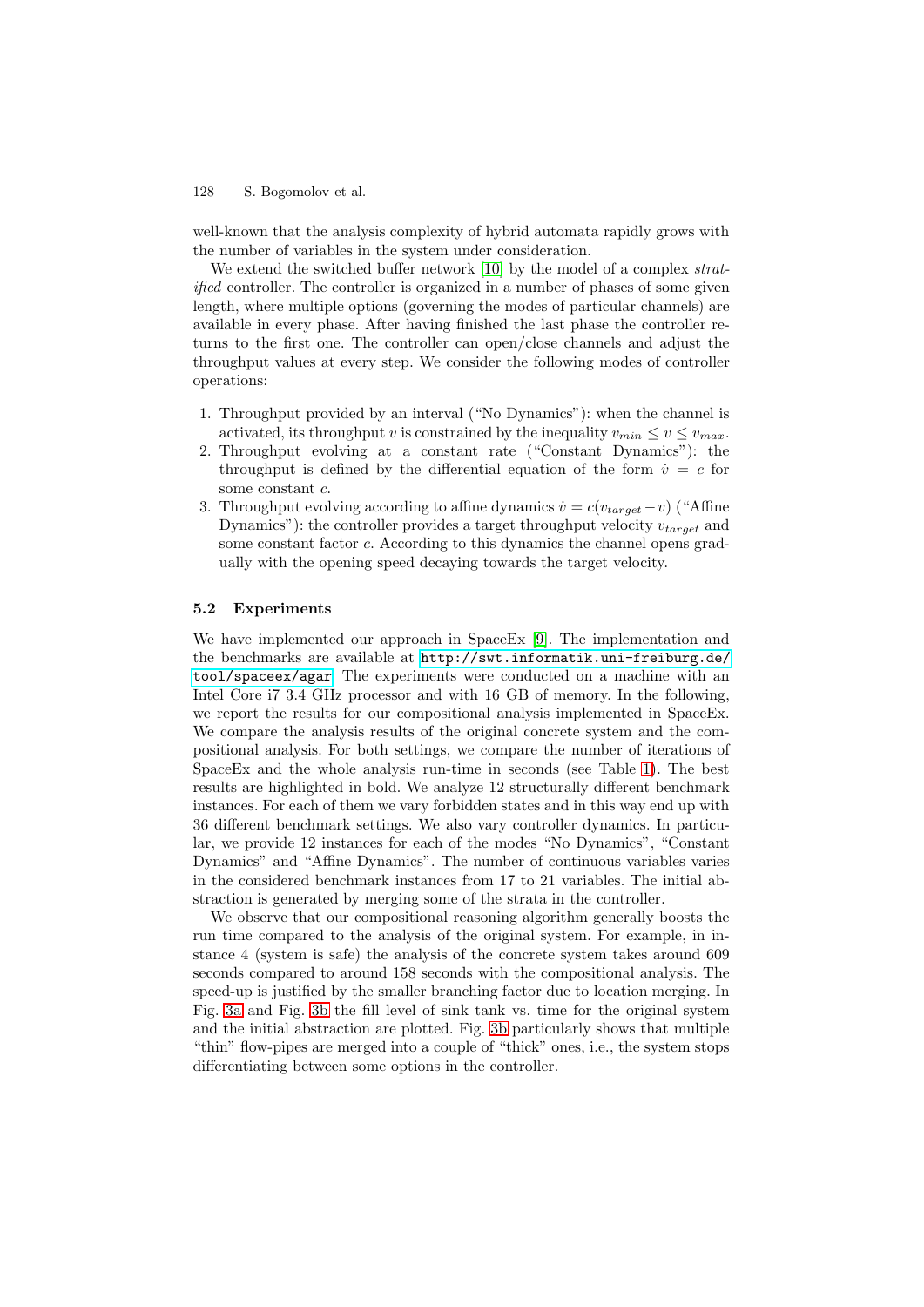<span id="page-13-0"></span>**Table 1.** Experimental results for the switched buffer benchmark. Abbreviations: #: benchmark instance number, Res.: result of the system analysis, i.e., whether the bad state can be reached, Tanks: number of tanks in the instance, Vars.: number of continuous variables in the system, Phases: number of phases in the controller and number of options in every phase, Refs.: number of refinement steps, It. (u): number of SpaceEx iterations when analyzing the concrete (unmerged) system, It. (m): number of SpaceEx iterations in scope of the compositional analysis, Time (u): total time in seconds of the analysis of the concrete system, Time (m): total time in seconds of the compositional analysis.

| #                    | Res.        | Tanks Vars.    |    | Phases                         | Refs.            |                   |                  |             | It. (u) It. (m) Time (u) Time (m) |
|----------------------|-------------|----------------|----|--------------------------------|------------------|-------------------|------------------|-------------|-----------------------------------|
| No Dynamics          |             |                |    |                                |                  |                   |                  |             |                                   |
| 1                    | safe        | 3              | 17 | 2(5,1)                         | 0                | 4640              | $\overline{253}$ | 779.754     | 14.692                            |
| $\overline{2}$       | unsafe      | 3              | 17 | 2(5,1)                         | $\boldsymbol{0}$ | 2555              | 191              | 299.437     | 35.370                            |
| 3                    | safe        | 3              | 17 | 2(5,1)                         | $\mathbf{1}$     | 4640              | 1744             | 796.218     | 191.841                           |
| $\overline{4}$       | safe        | $\overline{3}$ | 17 | (6,1,2,1)<br>4                 | $\overline{0}$   | 3242              | 1115             | 608.796     | 157.924                           |
| $\bf 5$              | unsafe      | 3              | 17 | 4(6,1,2,1)                     | $\boldsymbol{0}$ | 2410              | 756              | 196.461     | 66.740                            |
| $\,6$                | safe        | 3              | 17 | 4(6,1,2,1)                     | $\overline{2}$   | 3242              | 1648             | 639.838     | 254.653                           |
| $\overline{7}$       | safe        | $\overline{4}$ | 21 | $\overline{2(5,1)}$            | $\overline{0}$   | 2345              | 690              | 2162.273    | 621.137                           |
| 8                    | unsafe      | $\overline{4}$ | 21 | 2(5,1)                         | $\boldsymbol{0}$ | 1348              | 483              | 1139.365    | 479.811                           |
| $\boldsymbol{9}$     | safe        | $\overline{4}$ | 21 | 2(5,1)                         | $\mathbf{1}$     | 2345              | 1001             | 2164.069    | 937.064                           |
| 10                   | safe        | $\overline{4}$ | 21 | 4(4,1,2,1)                     | $\boldsymbol{0}$ | 1361              | 394              | 1327.062    | 406.592                           |
| 11                   | unsafe      | $\overline{4}$ | 21 | 4(4,1,2,1)                     | $\overline{0}$   | 1070              | 316              | $502.992\,$ | 303.988                           |
| 12                   | safe        | $\overline{4}$ | 21 | 4(4,1,2,1)                     | $\mathbf{1}$     | 1361              | 684              | 1174.735    | 700.072                           |
| Dynamics<br>Constant |             |                |    |                                |                  |                   |                  |             |                                   |
| 13                   | safe        | $\overline{3}$ | 17 | 4(2,1,5,1)                     | $\overline{0}$   | 1386              | 424              | 90.457      | 21.484                            |
| 14                   | unsafe      | $\overline{3}$ | 17 | 4(2,1,5,1)                     | $\overline{0}$   | 461               | 232              | 18.773      | 10.807                            |
| 15                   | safe        | 3              | 17 | 4(2,1,5,1)                     | $\overline{2}$   | 1386              | 1261             | 81.076      | 77.938                            |
| 16                   | safe        | $\overline{3}$ | 17 | $\overline{6}$ $(2,1,6,1,2,1)$ | $\overline{0}$   | 1989              | 1027             | 146.726     | 63.878                            |
| 17                   | unsafe      | 3              | 17 | 6(2,1,6,1,2,1)                 | $\boldsymbol{0}$ | 809               | 352              | 32.961      | 14.279                            |
| 18                   | safe        | $\sqrt{3}$     | 17 | 6(2,1,6,1,2,1)                 | $\overline{2}$   | 1989              | 2041             | 142.385     | 250.451                           |
| 19                   | safe        | $\overline{4}$ | 21 | 4(2,1,4,1)                     | $\boldsymbol{0}$ | 1293              | 787              |             | 1350.973 1318.623                 |
| 20                   | unsafe      | $\overline{4}$ | 21 | 4(2,1,4,1)                     | $\boldsymbol{0}$ | 1080              | 682              |             | 1429.120 1298.147                 |
| 21                   | safe        | $\overline{4}$ | 21 | 4(2,1,4,1)                     | $\mathbf{1}$     | 1293              | 814              |             | 1579.792 1197.098                 |
| $\overline{22}$      | safe        | $\overline{4}$ | 21 | (2,1,4,1,2,1)<br>6             | $\boldsymbol{0}$ | 903               | 563              |             | 1255.978 1140.114                 |
|                      | 23 unsafe   | $\overline{4}$ | 21 | 6(2,1,4,1,2,1)                 | $\overline{0}$   | 798               | 510              |             | 1230.193 1141.791                 |
| 24                   | safe        | $\overline{4}$ | 21 | 6(2,1,4,1,2,1)                 | $\overline{1}$   | 903               | 581              |             | 1365.629 1318.049                 |
| Affine Dynamics      |             |                |    |                                |                  |                   |                  |             |                                   |
| 25                   | safe        | $\overline{3}$ | 17 | 4(2,1,5,1)                     | $\overline{0}$   | $77\overline{47}$ | 1168             | 1544.363    | 86.046                            |
|                      | $26$ unsafe | 3              | 17 | 4(2,1,5,1)                     | $\boldsymbol{0}$ | 5103              | 1042             | 939.430     | 100.871                           |
| 27                   | safe        | 3              | 17 | 4(2,1,5,1)                     | $\mathbf{1}$     | 7747              | 6214             |             | 1669.268 1240.215                 |
| 28                   | safe        | $\overline{3}$ | 17 | 6(2,1,6,1,2,1)                 | $\boldsymbol{0}$ | 6129              | 2760             | 717.462     | 231.727                           |
| 29                   | unsafe      | 3              | 17 | 6(2,1,6,1,2,1)                 | $\boldsymbol{0}$ | 5382              | 2397             | 639.342     | 203.143                           |
| 30                   | safe        | $\sqrt{3}$     | 17 | 6(2,1,6,1,2,1)                 | $\overline{7}$   | 6129              | 15068            | 706.960     | 2158.671                          |
| 31                   | safe        | $\overline{4}$ | 21 | (2,1,4,1)<br>4                 | $\overline{0}$   | 1718              | 1451             |             | 3603.238 3125.016                 |
| 32                   | unsafe      | $\overline{4}$ | 21 | 4(2,1,4,1)                     | $\overline{0}$   | 1692              | 1392             |             | 3776.840 3247.464                 |
| 33                   | safe        | $\overline{4}$ | 21 | 4(2,1,4,1)                     | $\mathbf{1}$     | 1718              | 2559             |             | 4372.284 3805.045                 |
| 34                   | safe        | $\overline{4}$ | 21 | $\overline{6(2,1,4,1,2,1)}$    | $\boldsymbol{0}$ | 983               | 642              |             | 1382.567 1078.893                 |
| 35                   | unsafe      | $\overline{4}$ | 21 | 6(2,1,4,1,2,1)                 | $\overline{0}$   | 922               | 611              |             | 1206.011 1213.798                 |
| 36                   | safe        | $\overline{4}$ | 21 | 6(2,1,4,1,2,1)                 | $\mathbf{1}$     | 983               | 755              |             | 1442.506 1321.658                 |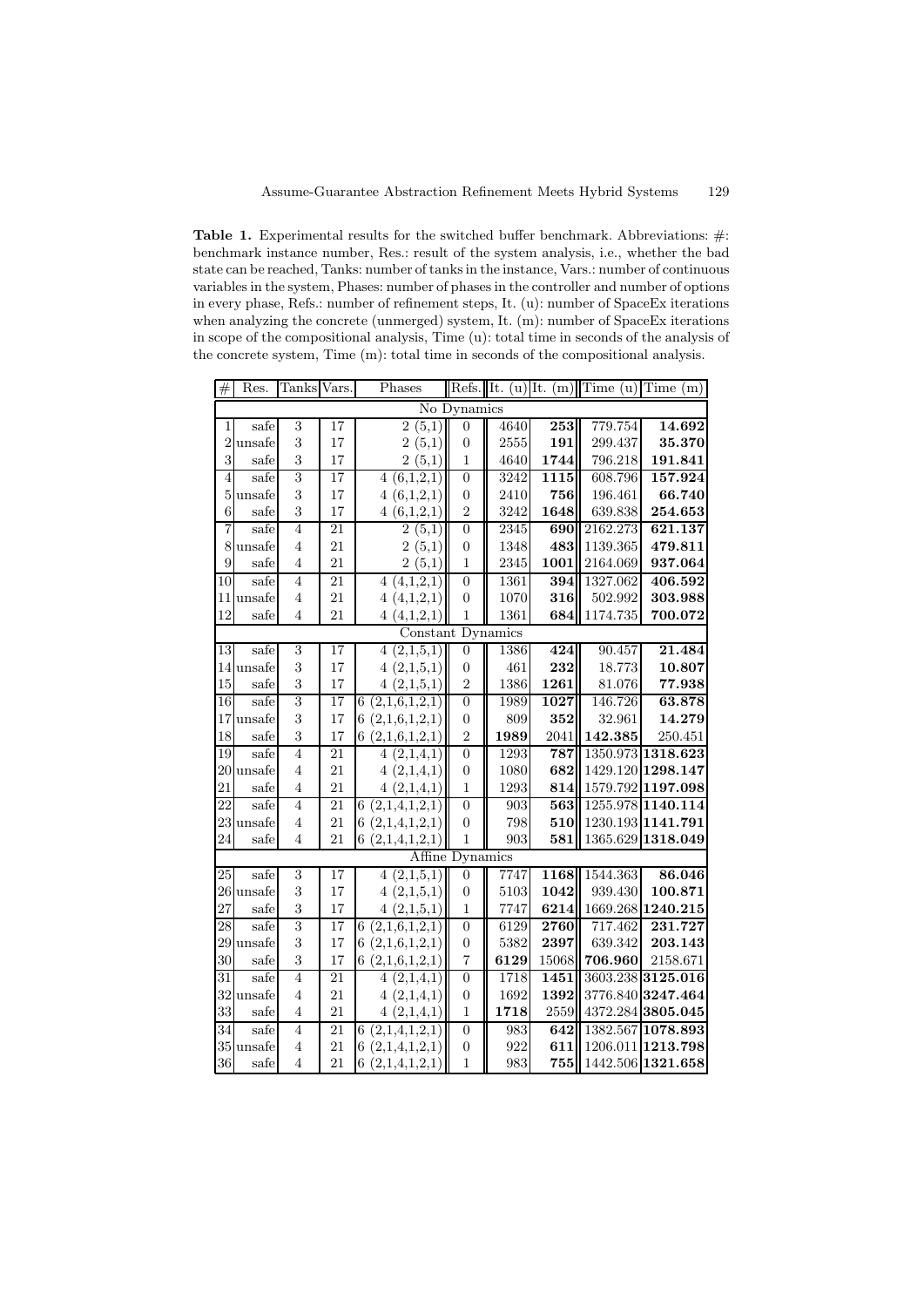<span id="page-14-2"></span><span id="page-14-1"></span>

**Fig. 3.** Fill level of the sink tank for instance 4 vs. time

Furthermore, we remark that our compositional algorithm shows promising results also in the falsification setting, i.e., when the bad state is reachable. In instance 5, our approach reduces the run-time from around 196 seconds for the concrete system to only 67 seconds in scope of the compositional framework.

The necessity to refine the abstraction, in case a spurious abstract bad path has been discovered, can generally be handled efficiently by our framework, e.g., in instance 6 our approach takes around 254 seconds (including two refinement steps) compared to 640 seconds for the concrete system. However, due to an unfortunate choice of the abstract bad path, we might need to refine an excessive number of times (instance 30) which in turn decreases the overall performance.

# <span id="page-14-0"></span>**6 Conclusion**

In this paper, we have adapted the idea of compositional analysis to the domain of hybrid systems. We have presented an abstraction based on location merging. The abstract location invariant is computed by taking a convex hull of the concrete locations to be merged. The abstract continuous dynamics are computed by eliminating the state variables and computing a convex hull.

**Acknowledgments.** This work was partly supported by the German Research Foundation (DFG) as part of the Transregional Collaborative Research Center "Automatic Verification and Analysis of Complex Systems" (SFB/TR 14 AVACS, <http://www.avacs.org/>). We thank Jannik Rebmann and Simon Ganz for their help with the benchmark suite preparation.